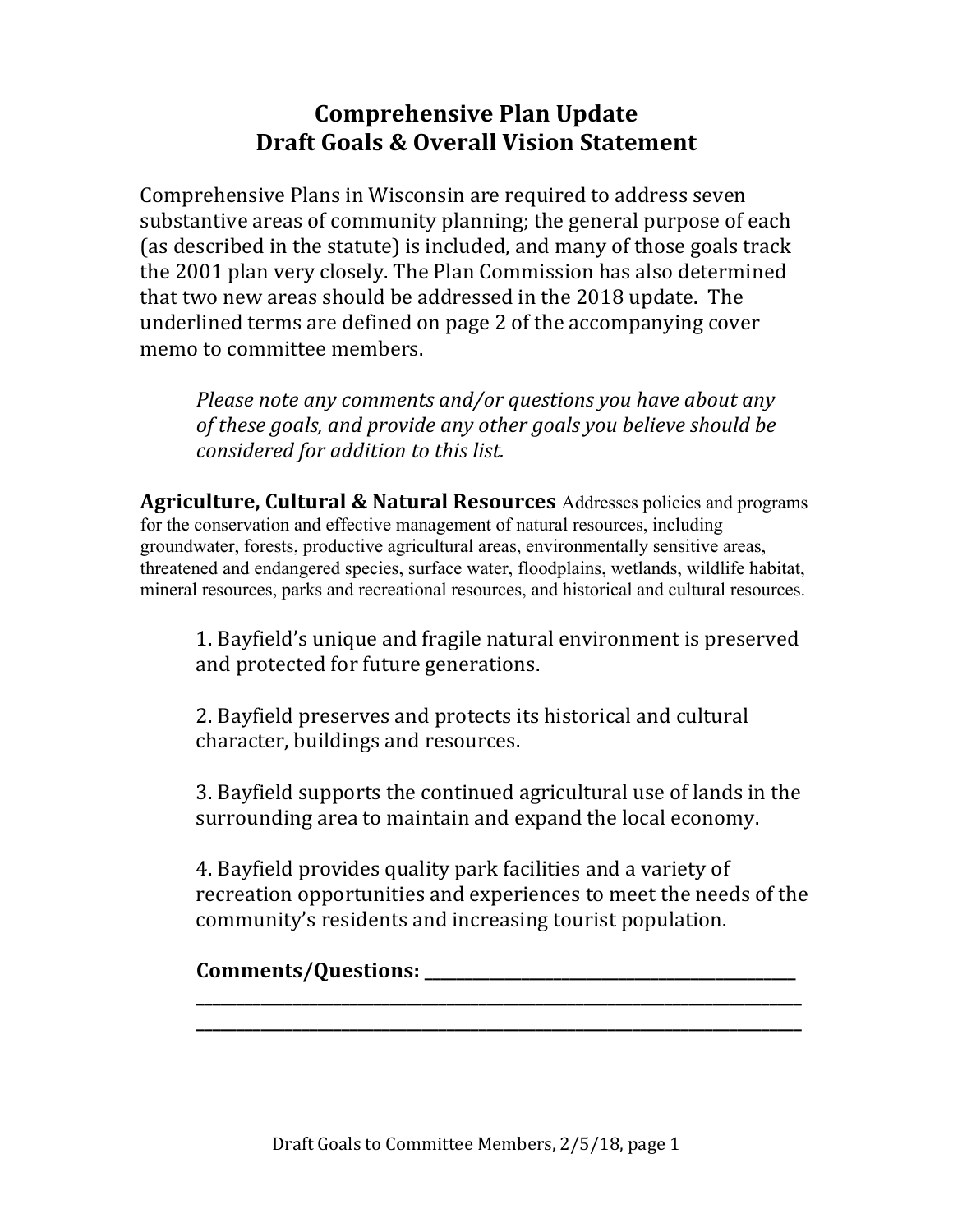**Economic Development** Addresses goals and programs to maintain and expand the economic base of the community, including an analysis of the local labor force and its ability to retain and attract future business, plus provisions for promoting the redevelopment of environmentally contaminated sites.

Bayfield supports a resilient and inclusive year round economy with a range of businesses and opportunities that balance its hometown atmosphere with its tourism appeal.

**\_\_\_\_\_\_\_\_\_\_\_\_\_\_\_\_\_\_\_\_\_\_\_\_\_\_\_\_\_\_\_\_\_\_\_\_\_\_\_\_\_\_\_\_\_\_\_\_\_\_\_\_\_\_\_\_\_\_\_\_\_\_\_\_\_\_\_\_\_\_\_\_\_\_\_**

**Comments/Questions: \_\_\_\_\_\_\_\_\_\_\_\_\_\_\_\_\_\_\_\_\_\_\_\_\_\_\_\_\_\_\_\_\_\_\_\_\_\_\_\_\_\_\_\_\_\_**

**Education** This new goal emphasizes the need for better communication with the School District and reflects a desire for lifelong learning opportunities in the community that goes beyond the language included in the goal for Intergovernmental Coooperation as well as Utilities & Community Facilities.

Bayfield builds strong relationships with the School District and other area educational institutions in the area, working proactively and cooperatively on current issues and long-term community planning.

| Comments/Questions: |  |
|---------------------|--|
|---------------------|--|

**\_\_\_\_\_\_\_\_\_\_\_\_\_\_\_\_\_\_\_\_\_\_\_\_\_\_\_\_\_\_\_\_\_\_\_\_\_\_\_\_\_\_\_\_\_\_\_\_\_\_\_\_\_\_\_\_\_\_\_\_\_\_\_\_\_\_\_\_\_\_\_\_\_\_\_ \_\_\_\_\_\_\_\_\_\_\_\_\_\_\_\_\_\_\_\_\_\_\_\_\_\_\_\_\_\_\_\_\_\_\_\_\_\_\_\_\_\_\_\_\_\_\_\_\_\_\_\_\_\_\_\_\_\_\_\_\_\_\_\_\_\_\_\_\_\_\_\_\_\_\_**

**Health** This new goal recognizes the focus on "health in all policies" currently being discussed through a grant the City has received for support in this area. There is also a national trend toward acknowledging the ways in which governmental policies can be used to support and enhance the physical, mental and social well-being of residents.

Bayfield supports the well being of all with policies and programs that promote healthy food, a clean and accessible environment, and opportunities for active living in our community.

**\_\_\_\_\_\_\_\_\_\_\_\_\_\_\_\_\_\_\_\_\_\_\_\_\_\_\_\_\_\_\_\_\_\_\_\_\_\_\_\_\_\_\_\_\_\_\_\_\_\_\_\_\_\_\_\_\_\_\_\_\_\_\_\_\_\_\_\_\_\_\_\_\_\_\_**

## **Comments/Questions: \_\_\_\_\_\_\_\_\_\_\_\_\_\_\_\_\_\_\_\_\_\_\_\_\_\_\_\_\_\_\_\_\_\_\_\_\_\_\_\_\_\_\_\_\_\_\_**

Draft Goals to Committee Members, 2/5/18, page 2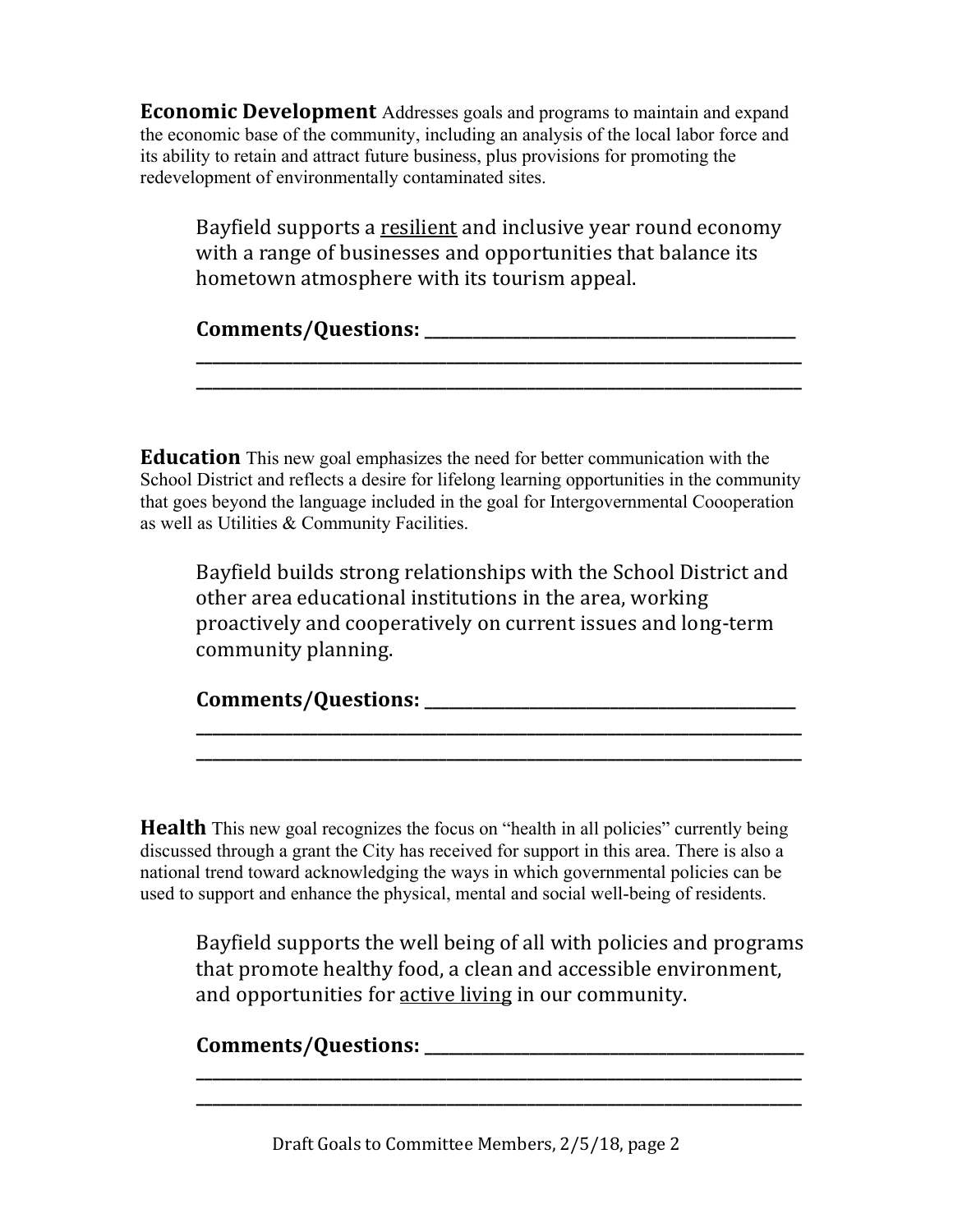**Housing** Addresses the age, structural, value and occupancy characteristics of the community's housing stock and will also identify specific policies and programs that promote the development of housing for residents of the community and provide a range of housing choices that meet the needs of persons of all income levels, age groups and persons with special needs; policies and programs that promote the availability of land for the development or redevelopment of low-income and moderate-income housing; and policies and programs to maintain or rehabilitate existing housing stock.

Bayfield provides housing opportunities for a range of income levels and accessibility to support a diverse year round population that includes families, seniors and employees in local businesses.

**\_\_\_\_\_\_\_\_\_\_\_\_\_\_\_\_\_\_\_\_\_\_\_\_\_\_\_\_\_\_\_\_\_\_\_\_\_\_\_\_\_\_\_\_\_\_\_\_\_\_\_\_\_\_\_\_\_\_\_\_\_\_\_\_\_\_\_\_\_\_\_\_\_\_\_ \_\_\_\_\_\_\_\_\_\_\_\_\_\_\_\_\_\_\_\_\_\_\_\_\_\_\_\_\_\_\_\_\_\_\_\_\_\_\_\_\_\_\_\_\_\_\_\_\_\_\_\_\_\_\_\_\_\_\_\_\_\_\_\_\_\_\_\_\_\_\_\_\_\_\_**

| <b>Comments/Questions:</b> |  |  |
|----------------------------|--|--|
|                            |  |  |

**Intergovernmental Cooperation** Invites proposals for joint planning, decision making, and conflict resolution with other jurisdictions, including school districts and neighboring local governments; and analysis of the community's relationship to regional and state government.

Bayfield takes a proactive role in joint planning efforts to develop sustainable approaches to environmental, economic, cultural and social issues important to communities in the Chequamegon Bay area. 

**\_\_\_\_\_\_\_\_\_\_\_\_\_\_\_\_\_\_\_\_\_\_\_\_\_\_\_\_\_\_\_\_\_\_\_\_\_\_\_\_\_\_\_\_\_\_\_\_\_\_\_\_\_\_\_\_\_\_\_\_\_\_\_\_\_\_\_\_\_\_\_\_\_\_\_ \_\_\_\_\_\_\_\_\_\_\_\_\_\_\_\_\_\_\_\_\_\_\_\_\_\_\_\_\_\_\_\_\_\_\_\_\_\_\_\_\_\_\_\_\_\_\_\_\_\_\_\_\_\_\_\_\_\_\_\_\_\_\_\_\_\_\_\_\_\_\_\_\_\_\_**

**Comments/Questions: \_\_\_\_\_\_\_\_\_\_\_\_\_\_\_\_\_\_\_\_\_\_\_\_\_\_\_\_\_\_\_\_\_\_\_\_\_\_\_\_\_\_\_\_\_\_**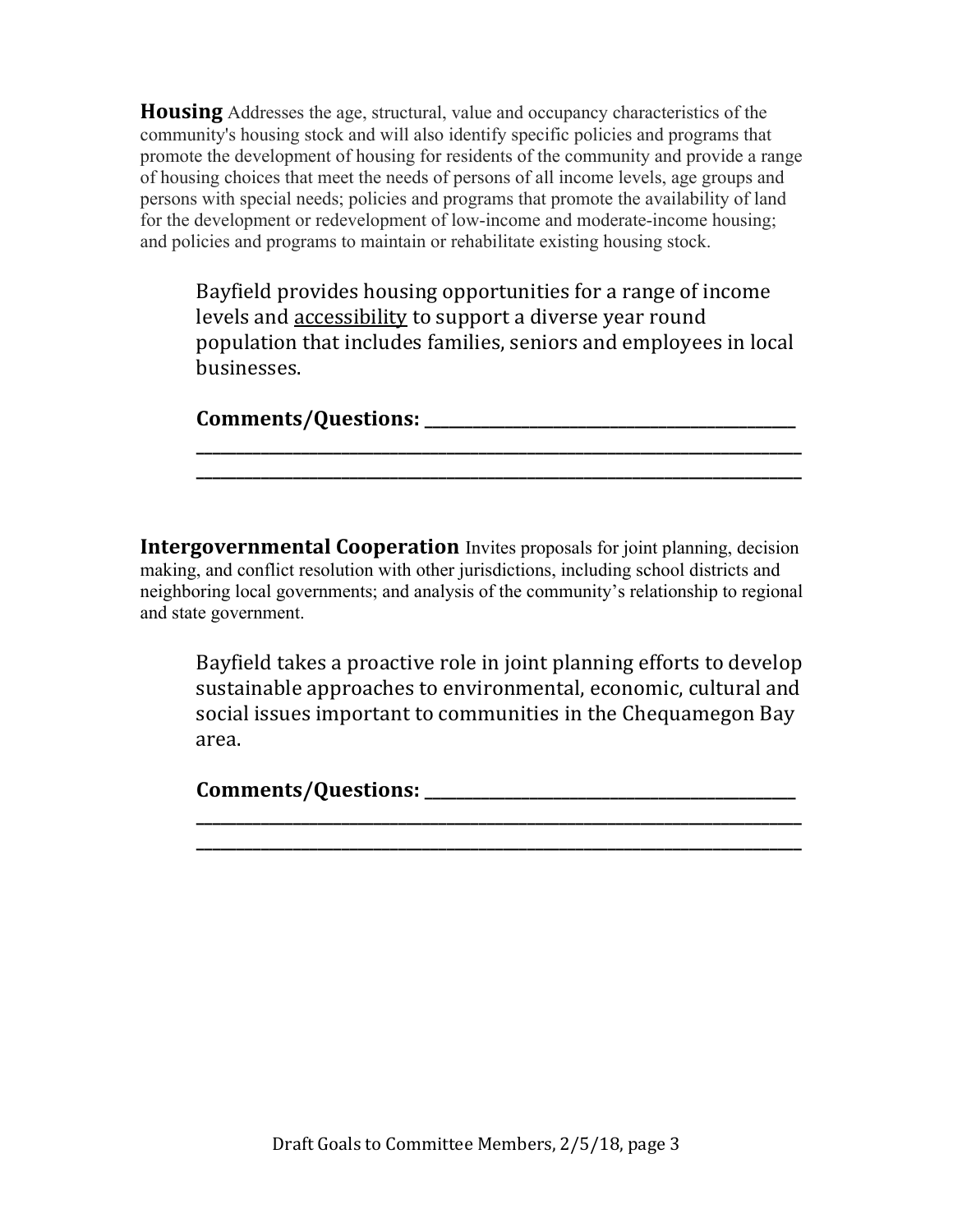**Land Use** Describes the amount, type, and density of existing land use and requires a plan for future development and redevelopment of public and private property, including twenty-year projections for land uses and utility service areas.

1. Bayfield maintains a land use plan that reflects community values and allows for sustainable development compatible with its historical character and the protection of Lake Superior waters.

2. Bayfield encourages sustainable development that enhances the quality of life for residents and visitors in the Chequamegon Bay area year round.

3. Bayfield preserves and protects its shoreline, steep slopes and fragile soils.

**Comments/Questions: \_\_\_\_\_\_\_\_\_\_\_\_\_\_\_\_\_\_\_\_\_\_\_\_\_\_\_\_\_\_\_\_\_\_\_\_\_\_\_\_\_\_\_\_\_\_**

**\_\_\_\_\_\_\_\_\_\_\_\_\_\_\_\_\_\_\_\_\_\_\_\_\_\_\_\_\_\_\_\_\_\_\_\_\_\_\_\_\_\_\_\_\_\_\_\_\_\_\_\_\_\_\_\_\_\_\_\_\_\_\_\_\_\_\_\_\_\_\_\_\_\_\_ \_\_\_\_\_\_\_\_\_\_\_\_\_\_\_\_\_\_\_\_\_\_\_\_\_\_\_\_\_\_\_\_\_\_\_\_\_\_\_\_\_\_\_\_\_\_\_\_\_\_\_\_\_\_\_\_\_\_\_\_\_\_\_\_\_\_\_\_\_\_\_\_\_\_\_**

**Transportation** Plans for the future development of various modes of transportation within the community and how they will relate to regional and state transportation plans.

1. Bayfield supports a full range of public and private transportation options, motorized and non-motorized, marine and pedestrian in the City and the Chequamegon Bay region.

2. Bayfield utilizes innovative parking strategies consistent with its hometown character to accommodate seasonal demands.

**\_\_\_\_\_\_\_\_\_\_\_\_\_\_\_\_\_\_\_\_\_\_\_\_\_\_\_\_\_\_\_\_\_\_\_\_\_\_\_\_\_\_\_\_\_\_\_\_\_\_\_\_\_\_\_\_\_\_\_\_\_\_\_\_\_\_\_\_\_\_\_\_\_\_\_ \_\_\_\_\_\_\_\_\_\_\_\_\_\_\_\_\_\_\_\_\_\_\_\_\_\_\_\_\_\_\_\_\_\_\_\_\_\_\_\_\_\_\_\_\_\_\_\_\_\_\_\_\_\_\_\_\_\_\_\_\_\_\_\_\_\_\_\_\_\_\_\_\_\_\_**

## **Comments/Questions: \_\_\_\_\_\_\_\_\_\_\_\_\_\_\_\_\_\_\_\_\_\_\_\_\_\_\_\_\_\_\_\_\_\_\_\_\_\_\_\_\_\_\_\_\_\_**